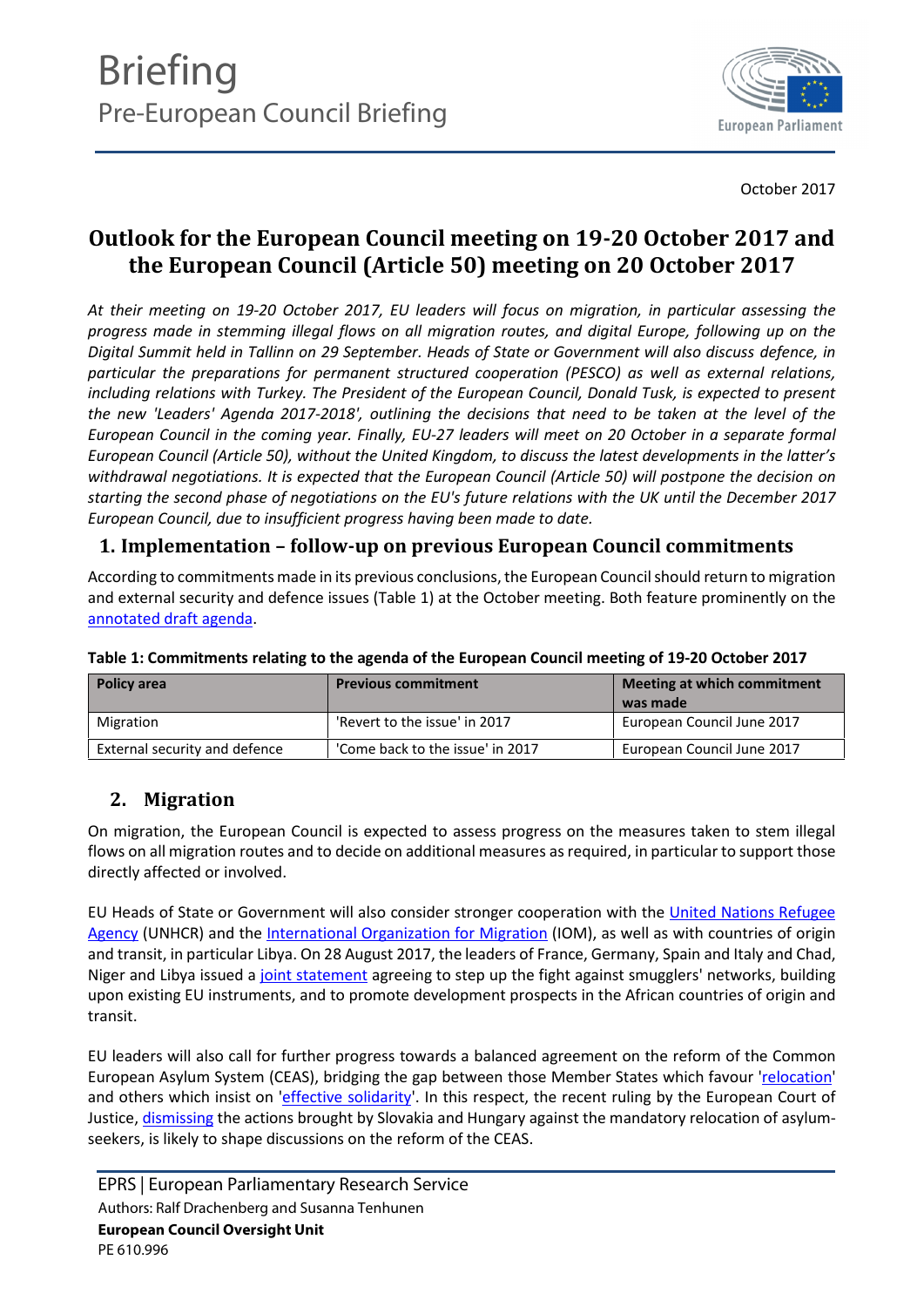## **3. Digital Europe**

EU leaders will address [digitalisation](http://www.consilium.europa.eu/en/meetings/european-council/2017/10/19-20/) of the European economy and society, with the aim of speeding up the discussion on a digital vision for Europe, not least because this is one of the [key priorities](https://www.eu2017.ee/priorities-estonian-presidency) of the Estonian Presidency of the Council of the EU (second half of 2017). The European Council will assess progress in the implementation of the Digital Single Market and is [likely to call](http://www.politico.eu/pro/draft-european-council-conclusions-retract-digital-tax-ambitions/?utm_source=POLITICO.EU&utm_campaign=a4144edf5a-EMAIL_CAMPAIGN_2017_10_11&utm_medium=email&utm_term=0_10959edeb5-a4144edf5a-189753173) upon the co-legislators to rapidly examine pending [legislative initiatives,](http://www.europarl.europa.eu/plenary/EN/vod.html?mode=unit&vodLanguage=EN&vodId=1507100904777) such as those on the free flow of data, audiovisual media services and geoblocking. In this context, it will probably also urge Member States to implement existing legislation effectively, in order to better address the opportunities and challenges of the digital transformation.

In [June 2017](http://www.europarl.europa.eu/RegData/etudes/BRIE/2017/603250/EPRS_BRI%282017%29603250_EN.pdf), EU leaders welcomed the European Commission's intention to review the EU's cybersecurity strategy. A cybersecurity package was [published](http://europa.eu/rapid/press-release_IP-17-3193_en) on 13 September 2017, alongside the 2017 State of the Union speech. At that same European Council meeting, Heads of State or Government [underlined](http://data.consilium.europa.eu/doc/document/ST-8-2017-INIT/en/pdf) the importance of a holistic approach to the potential benefits and risks of the digital age. The discussion continued at the Digital Summit of Heads of State or Government in Tallinn on 29 September 2017, the [outcome](https://www.eu2017.ee/sites/default/files/inline-files/TallinnDigitalSummit_Conclusions_0.pdf) of which will contribute to the [preparation](http://www.consilium.europa.eu/en/press/press-releases/2017/09/29-tusk-press-conference-tallinn/) of the October European Council.

### **4. Defence**

The European Council will address the deepening of EU defence cooperation, primarily [focussing](http://www.consilium.europa.eu/en/meetings/european-council/2017/10/ST_11567_2017_INIT_EN_pdf/) on permanent structured cooperation (PESCO) (TEU Articles 42(6) and 46, and Protocol 10). The Heads of State or Government are expected to review progress and give further guidance regarding the establishment of PESCO. Both Federica Mogherini, the [High Representative](https://eeas.europa.eu/headquarters/headquarters-homepage_en/31832/Permanent Structured Cooperation on defence could be launched by end 2017)/Vice President, and [Donald Tusk,](http://www.consilium.europa.eu/press-releases-pdf/2017/9/47244664824_en.pdf) have envisaged that the launch of PESCO could take place before the end of 2017.

In their conclusions of [December 2016](http://data.consilium.europa.eu/doc/document/ST-34-2016-INIT/en/pdf) and [March 2017,](http://www.consilium.europa.eu/en/press/press-releases/2017/03/09-conclusion-pec/) EU leaders [welcomed](http://www.europarl.europa.eu/RegData/etudes/BRIE/2016/593795/EPRS_BRI%282016%29593795_EN.pdf) the development of PESCO. In their [most recent meeting](http://data.consilium.europa.eu/doc/document/ST-8-2017-INIT/en/pdf) in June 2017, EU leaders agreed to launch an inclusive and ambitious PESCO and called for the Member States to define within three months a common list of criteria and binding commitments, including a list of projects, a timetable and assessment mechanisms. The launch of PESCO was one of the [key elements](https://ec.europa.eu/epsc/sites/epsc/files/epsc_-_two_visions_one_direction_-_plans_for_the_future_of_europe.pdf) in European Commission President Jean-Claude Juncker's 2017 [State of the Union](https://ec.europa.eu/commission/state-union-2017_en) speech. It also featured prominently in the ['Initiative for Europe'](http://www.diplomatie.gouv.fr/en/french-foreign-policy/european-union/events/article/president-macron-s-initiative-for-europe-a-sovereign-united-democratic-europe) speech of French President Emmanuel Macron. During the European Parliament's [plenary discussion](http://www.europarl.europa.eu/ep-live/en/plenary/video?debate=1507100900596&streamingLanguage=en) on the preparation of this European Council meeting, the Commission expressed its support for further EU cooperation in the area of defence, in line with previous European Council conclusions. It also called for rapid [agreement](http://www.europarl.europa.eu/legislative-train/theme-europe-as-a-stronger-global-actor/file-european-defence-industrial-development-programme) of the co-legislators on the European defence industrial development programme. The purpose of this [proposal](http://eur-lex.europa.eu/legal-content/EN/TXT/?qid=1497008728600&uri=CELEX:52017PC0294) is to strengthen the competitiveness and innovative capacity of the EU defence industry, including in cyber-defence, as well as to support better exploitation of the results of defence research, and to enhance cooperation between undertakings in the development phase of defence products and technologies.

### **5. External relations**

EU Heads of State or Government are expected to [discuss](http://www.consilium.europa.eu/en/press/press-releases/2017/09/21-tusk-letter-tallinn/) the political situation in Turkey, as well as developments in the wider region. Following the attempted [military coup](http://www.europarl.europa.eu/RegData/etudes/BRIE/2017/599388/EPRS_BRI%282017%29599388_EN.pdf) in July 2016 and the subsequent [repressive measures](https://epthinktank.eu/2016/09/22/turkey-since-the-failed-july-2016-coup/arrested-people-turkey_5_final_gw/) taken by Turkey, the European Parliament [called](http://www.europarl.europa.eu/sides/getDoc.do?pubRef=-//EP//TEXT+TA+P8-TA-2016-0450+0+DOC+XML+V0//EN) in November 2016 to freeze Turkey's accession process. Furthermore, constitutional reforms were proposed in 2017 which gave extended powers to the Turkish President, Recep Tayyip Erdoğan. Some of these [constitutional changes](https://www.reuters.com/article/us-turkey-eu-parliament/eu-parliament-calls-for-turkey-accession-talks-to-be-suspended-idUSKBN19R194) have already been implemented. The Parliament [reiterated its position](http://www.europarl.europa.eu/oeil/popups/summary.do?id=1497554&t=d&l=en) on Turkey in July 2017.

The accession process is [expected to continue](https://eeas.europa.eu/headquarters/headquarters-homepage/31635/speech-high-representativevice-president-federica-mogherini-2017-bled-strategic-forum_fr), as stated in September 2017 by High Representative/Vice President, Federica Mogherini, however, the opening of new negotiating chapters will not be considered under the current circumstances. On 7 September, Sigmar Gabriel and Sebastian Kurz, the then foreign ministers of Germany and Austria, respectively, [called for the suspension](https://euobserver.com/enlargement/138936) of EU accession negotiations with Turkey, whereas [other ministers](http://www.dw.com/en/turkey-eu-relations-which-countries-are-for-or-against-turkish-accession/a-40381533) have insisted on continuing the process. In its recently presented programme the incoming Dutch coalition government [stated](https://euobserver.com/elections/139370) that the current situation of human rights and rule of law in Turkey meant that the country had 'no perspective' of joining the EU. In his **[State of the Union](http://europa.eu/rapid/press-release_SPEECH-17-3165_en.htm)**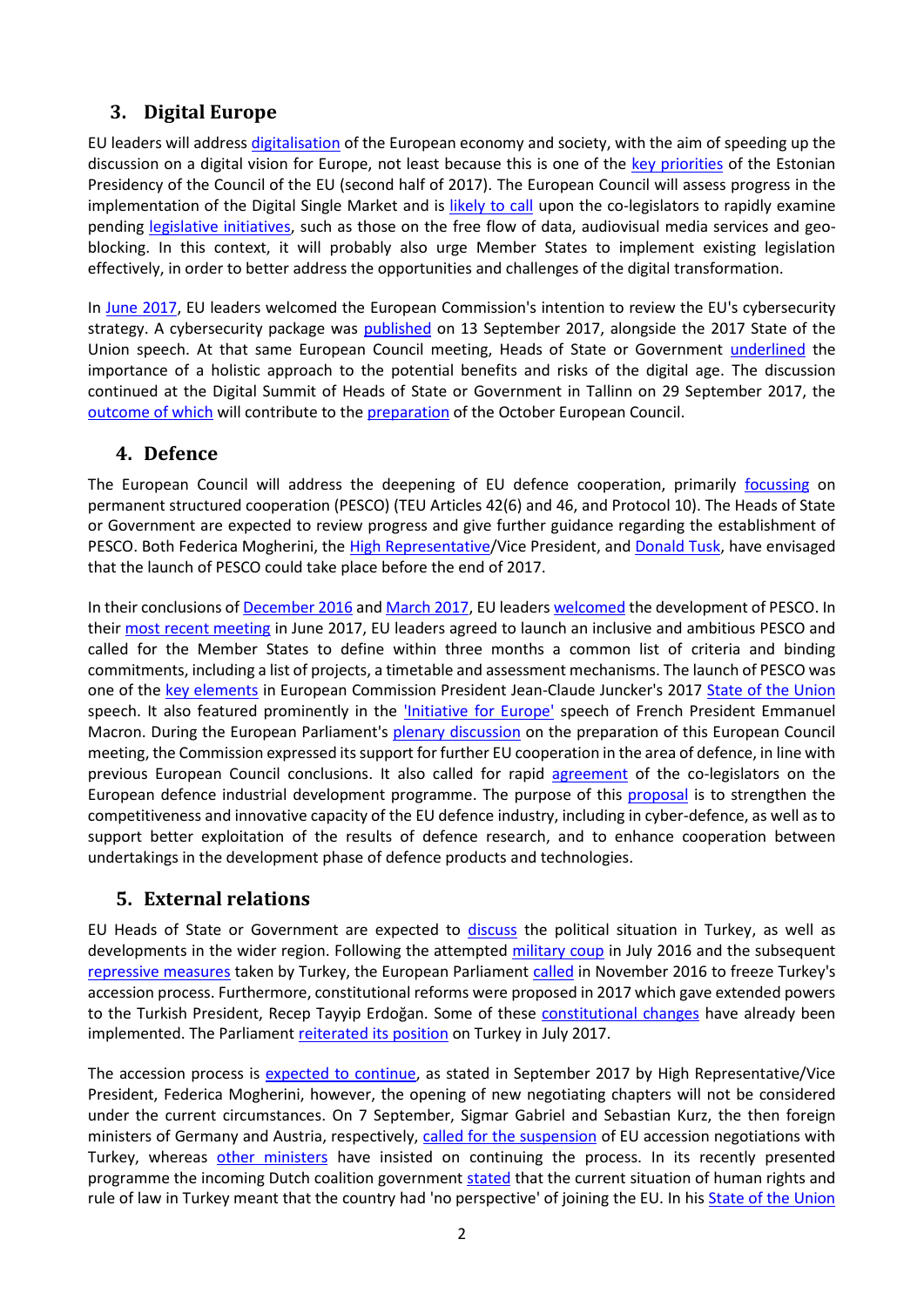[speech](http://europa.eu/rapid/press-release_SPEECH-17-3165_en.htm), Jean-Claude Junker declared that accession countries had to respect the rule of law, justice and fundamental rights which 'rules out EU membership for Turkey for the foreseeable future'.

EU leaders might also discuss the agreement on the Iranian nuclear programme and the 13 October [decision](https://www.reuters.com/article/us-iran-nuclear-usa/trump-strikes-blow-at-iran-nuclear-deal-in-major-u-s-policy-shift-idUSKBN1CI24I) of US President Donald Trump not to certify it. Federica Mogherini [stated,](http://www.politico.eu/article/federica-mogherini-donald-trump-iran-eu-us-has-no-right-to-terminate-iran-accord/) shortly after his announcement, that no single country can terminate the agreement, as it is a multilateral agreement unanimously endorsed by the UN Security Council. Finally, EU leaders might also discuss the situation [in the Korean peninsula,](http://www.consilium.europa.eu/en/policies/sanctions/history-north-korea/) in view of recent nuclear and ballistic missile tests conducted by the Democratic People's Republic of Korea (DPRK). The Foreign Affairs Council of 16 October 2017 [discussed](http://dsms.consilium.europa.eu/952/Actions/Newsletter.aspx?messageid=16064&customerid=32779&password=enc_70743543416A375733713445_enc) both issues, and [adopted](http://dsms.consilium.europa.eu/952/Actions/Newsletter.aspx?messageid=16099&customerid=32779&password=enc_70743543416A375733713445_enc) additional measures to complement and reinforce UN Security Council sanctions against the DPRK.

#### **6. Other items**

#### **Future of Europe**

While not part of the annotated draft agenda, EU leaders are expected to discussthe future of Europe. Heads of State or Government, the European Commission President, the European Council President and European Parliament President held an informal discussion on 29 September 2017 in Tallinn<sup>1</sup> on the situation of Europe and on future work in the European Council. Subsequently, Donald Tusk [announced](http://www.consilium.europa.eu/en/press/press-releases/2017/09/29-tusk-press-conference-tallinn/) that, at the 19-20 October meeting, he would present the 'Leaders' Agenda 2017-2018', a refined version of the programme he [outlined](http://www.consilium.europa.eu/en/press/press-releases/2017/09/21-tusk-letter-tallinn/) prior to the meeting in Tallinn. It will include, inter alia, the launch of permanent defence cooperation (PESCO) by the end of 2017, a Euro Summit in December to further deepen Economic and Monetary Union with a special focus on the completion of the Banking Union and the European Stability Mechanism (ESM), and a Western Balkans summit during the Bulgarian Presidency of the Council. President Tusk indicated that concrete decisions on these issuesshould take place in the European Council by June next year at the latest. This discussion should also be seen in the context of the 2017 [State of the Union](http://www.europarl.europa.eu/ep-live/en/plenary/video?date=0&debate=1505286187733&intervention=0&streamingLanguage=en) address by Jean-Claude Juncker, as well as Emmanuel Macron's September [speech.](http://www.elysee.fr/declarations/article/initiative-pour-l-europe-discours-d-emmanuel-macron-pour-une-europe-souveraine-unie-democratique/) Both set out their views on the future of Europe, showing not only **[convergence](http://g8fip1kplyr33r3krz5b97d1.wpengine.netdna-cdn.com/wp-content/uploads/2017/09/EPSC_TwoVisionsOneDirection.pdf)** between the two, but also with [many of the views](http://www.europarl.europa.eu/thinktank/en/document.html?reference=EPRS_BRI(2017)610993) previously expressed by the European Parliament.

Recent events seem to [indicate](chttps://ec.europa.eu/commission/sites/beta-political/files/roadmap-factsheet-tallinn_en.pdf) that Heads of State or Government will meet more frequently over the coming months to discuss topics relevant for the future of Europe, be it as part of formal and informal European Council meetings and Euro summits, or wider formats such as the [Social Summit](http://www.government.se/government-policy/social-summit-for-fair-jobs-and-growth/) in Gothenburg on 17 November 2017. At their informal meeting in Tallinn, the Romanian President, Klaus Iohannis, formally [invited](http://www.politico.eu/article/talk-of-tallinn-empty-except-for-the-calories/?utm_source=POLITICO.EU&utm_campaign=6609af524e-EMAIL_CAMPAIGN_2017_09_29&utm_medium=email&utm_term=0_10959edeb5-6609af524e-189688461) all the EU-27 leaders to attend an informal European Council meeting in Sibiu on 30 March 2019.

## **7. European Council (Article 50) meeting on 20 October 2017**

The EU-27 leaders will [meet](http://www.consilium.europa.eu/en/meetings/european-council/2017/10/19-20/) again in the formal setting of the European Council (Article 50) on 20 October 2017 to take stock of the latest developments in negotiations with the United Kingdom. In line with the [procedural arrangements](http://www.consilium.europa.eu/en/meetings/european-council/2016/12/20161215-statement-informal-meeting-27_pdf/) for Article 50 negotiations as agreed by the Heads of State or Government of the EU-27 on 15 December 2016, EU leaders will be briefed by the EU's chief negotiator, Michel Barnier, on the outcome of the [fourth](http://www.eprs.sso.ep.parl.union.eu/filerep/09-Briefings/2017/EPRS-AaG-608718-State-of-play-negotiations-UK-FINAL.pdf) and [fifth](https://ec.europa.eu/commission/sites/beta-political/files/agenda_5th_round.pdf) negotiation rounds (see Table 2). Both rounds took place after the UK Prime Minister, Theresa May, [outlined](https://www.gov.uk/government/speeches/pms-florence-speech-a-new-era-of-cooperation-and-partnership-between-the-uk-and-the-eu) her views on the future EU-UK relationship on 22 September in Florence. Mrs May proposed an 'implementation' period after the UK leaves the EU, and pledged that the 'UK will honour commitments made during the period of our membership'. In the opinion of the EU's chief negotiator, the latest negotiation rounds were more 'constructive' but still fell short of 'achieving sufficient progress'. This view was also [expressed](http://www.consilium.europa.eu/en/press/press-releases/2017/09/26-tusk-remarks-may-london/?utm_source=dsms-auto&utm_medium=email&utm_campaign=Remarks+by+President+Donald+Tusk+after+his+meeting+with+Prime+Minister+of+the+United+Kingdom+Theresa+May) by President Tusk after his [meeting](http://www.consilium.europa.eu/en/press/press-releases/2017/09/26-tusk-remarks-may-london/?utm_source=dsms-auto&utm_medium=email&utm_campaign=Remarks+by+President+Donald+Tusk+after+his+meeting+with+Prime+Minister+of+the+United+Kingdom+Theresa+May) with Mrs May on 26 September and by President Juncker when [speaking](https://ec.europa.eu/avservices/video/player.cfm?ref=I144559) in the European Parliament's plenary debate on 3 October.

While welcoming the progress achieved so far, it is expected that the European Council (Article 50) will not recommend the opening of the second phase of negotiations on the EU's future relations with the UK, due

<sup>&</sup>lt;sup>1</sup> All EU-28 Heads of State or Government were present except the Slovenian Prime Minister, Miro Cerar, and the Spanish Prime Minister, Mariano Rajoy.